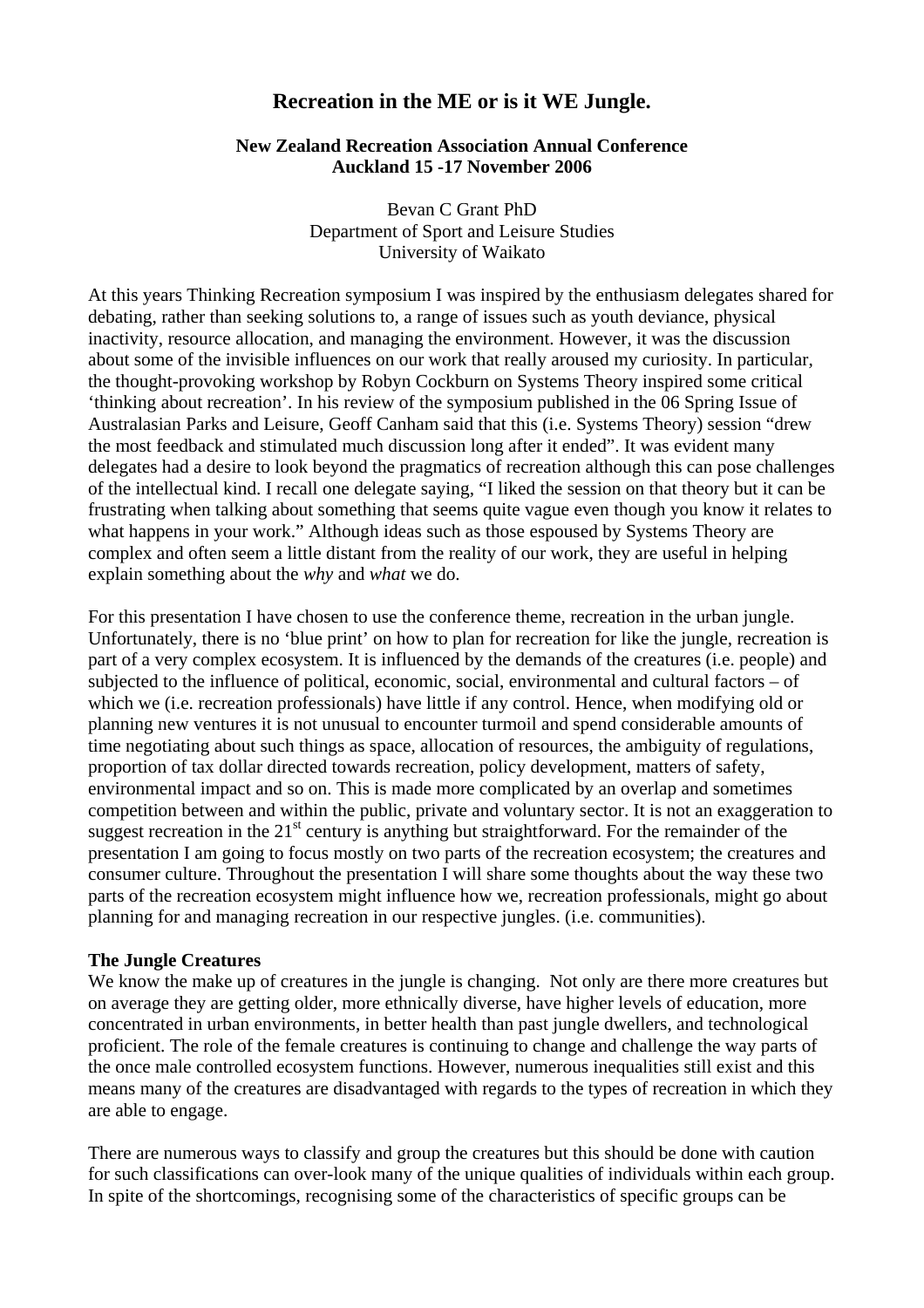useful when planning for new initiatives. To provide a context for my presentation, I am using the following four groups: the Millennial Generation/Generation Y, Generation X, Baby Boomers and the Silent Generation.

*The Millennial Generation or Generation Y* This generation are born to consume, gadget obsessed and technologically literate, possibly over stimulated by the media and the lines between authentic and virtual are often blurred. There is a strong desire to creating an identity, individuality, and a continual questioning about 'who am I'? In some ways they are growing-up very fast, the nature of their play is vastly different to previous generations, tend to resist authority, have uncertain futures, have fluctuating social values, many are emotionally isolated, but are avid consumers. There is a preoccupation with self and the material world – stickability with any one activity is questionable. They are seen as a problem as well as exuding excitement and hope. More interested in celebrities than issues, demand and receive more than their share of attention. Sometimes referred to as the raging teens with role confusion waiting for their hormones to settle down.

*Generation X* Sometimes considered the establishment years (education, job, family) and can experience a time of being economically disadvantaged. They are generally self-centred, cynicism is alive and well, depend a lot on their parents, and are use to flexible families. Many (particularly the younger sector) are described as being flighty, lippy, impatient, often over-indulge and expect immediate results. It is considered OK to challenge authority. They prefer a flat work place structure and expect to have a good work-life balance. Many are at risk of life disruption due to occupation restructuring and dissolution of relationships is quite common. They are good spenders and key players in the consumer market - including excessive consumption on gadgets for leisure and recreation. They want it all, power, wealth and the best jobs but they underestimate the cunning of the older creatures in the jungle.

*Baby Boomers* Gave us flower power, rock'n'roll and computer science as well as environmental degradation, social breakdown and rampant selfish consumption - they have a thirst for stuff and the good life is explained in consumerist terms. A distinctive characteristic is individualism, nonconformist and less trusting of those in authority. They have showed little desire for collective influence although they were born at a time when the idea of community was strong. They are savvy at negotiating their way through constant social and economic change. Brand literate but not brand dependent. Most are satisfied with their life and have considerable freedom and independence – redefined family - many will become the sandwich generation –support parents and kids and/or kids of the kids. In the later stages the body experiences a number of changes - midlife crisis - some reassessment of 'who am I'. This occurs in very different ways for men and women. There is apprehension about the end of employment and being labelled as 'old' – negative connotations.

**Silent Generation** They were hard working, economically conscious and tended to be trusting of authority. Some concern about connection to the community and stagnation but there is an emergence of 'new' lifestyle choices - view their future with optimism - not over the hill but taking the hill by storm. You here terms such as WOOPIES – Well of Older Persons, OPALS – Older people with Active Lifestyles, Skiers – Spend Kids Inheritance, GLAMS – Grey Leisured and Moneyed. Have a strong set of moral obligations and appreciate routine. Because of their age they're connected with negative connotations of being old but many are challenging the stereotypes and adopting a lifestyle that redefines what it means to be 'old' – good for us! It is not easy to turn 'grey into gold'. They know 'old' is out and 'young' in! They are very malleable and many make numerous adaptations to their life – they are very discerning consumers – know that value of a dollar! With the passing of years some of this generation become lonely, financially dependent and have a functional limitation. Nevertheless, the vast majority live independent and fulfilling lives until the end. They acknowledge the inevitability of death but still seek to create a meaningful present and future - find ways to manage the naturally occurring physical, social and psychological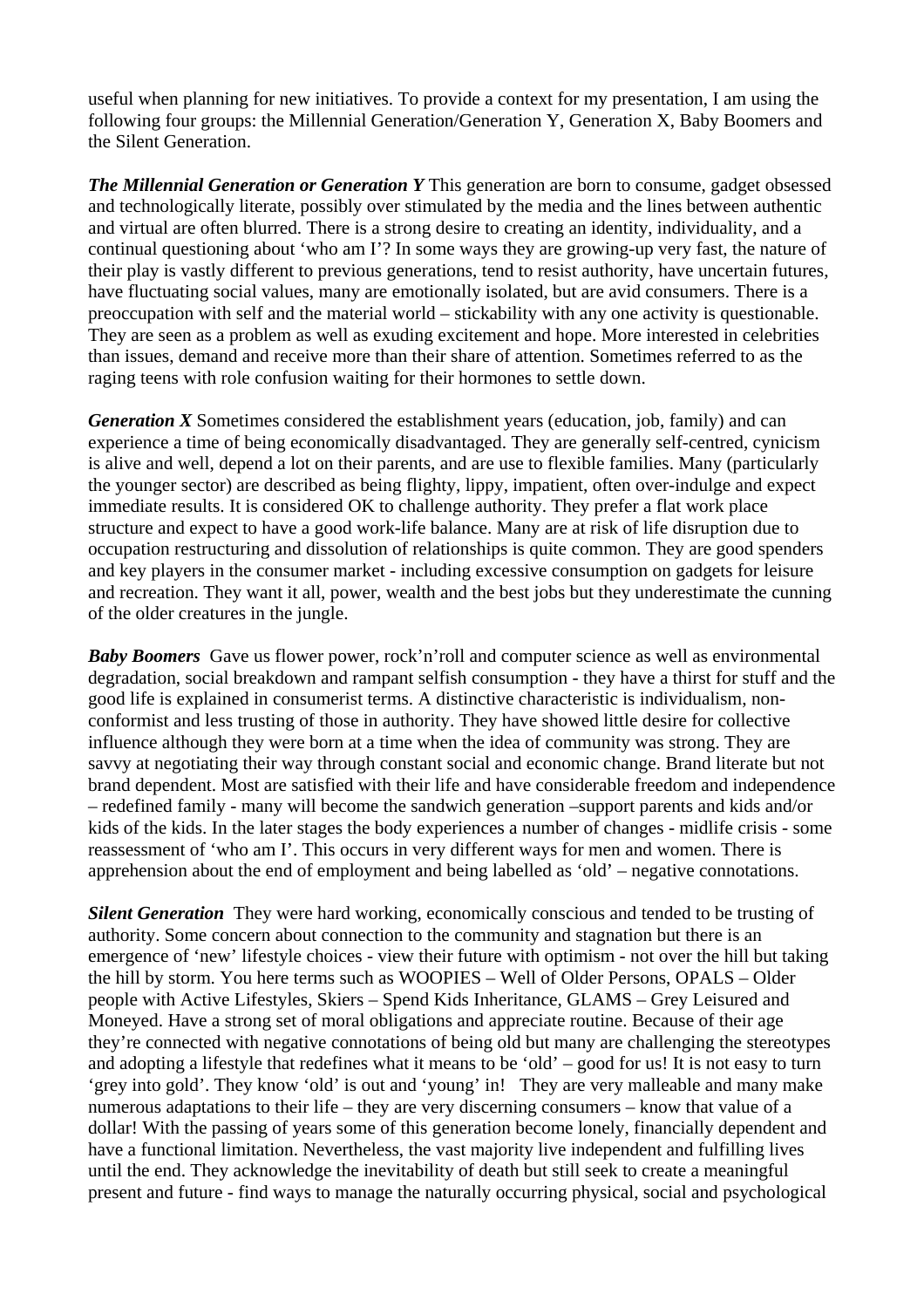entropy. Their recreation interests often dwindle, particularly those of the physical kind and they are given little attention in the market place – but this is changing – older population.

*Concluding Thought*. Not every body fits the mould for there are considerable differences within each group as well as some overlap between groups. Nevertheless, it is important to know a little about each group because this provides a basis for considering what is important when planning for any form of recreation – be it creating an opportunity or providing a service or product. Age also tells us something of the social and political influences on a persons life, what shaped their values, opportunities, type of activities available, expectations about the role of the public and private sector, and how s/he may have been socialised towards any form of recreation.

# **Consumerism and Consumer Culture**

Consumerism is the way of life in the  $21<sup>st</sup>$  century and this has resulted in a noticeable tilt in the balance values from the social to economic. Everything is for sale. To set the scene for discussing this part of the ecosystem I have chosen to read a poem written by one on my students who was trying to express something about his views of recreation and leisure in a consumer society.

*I Want to Belong*  Why don't they just do ... Don't they know what I want …. I would do that if they did this. There's not time to just hang around Waiting for some one to organise me. Why wait - I want it now, I'm not a puppet waiting for my strings to be pulled But then again, I am a just puppet, one of many.

It is THEY, yes THEY who provide the opportunities. THEY have the goods, and THEY want me to pay and play. I respond accordingly – but in my terms Or is it their terms? I'm just an insignificant part of the circus Seeking gratification for self.

I never think about being controlled But like you, I know I am Governed by time-warp rules. I like to play but am conscious of being Manipulated by conglomerate's dreaming How to confuse my already confused mind, To relieve me of my hard earned cash. It's tough living in the  $21<sup>st</sup>$  century.

#### A.S.T 2006

As the poem illustrates, there is a constant struggle between ME and WE, control and freedom, being done to and doing it by self, immediacy and satisfaction, desire and consequence. It also highlights that we live in a time when diversity and difference are to the fore and practices of the past counts for little. Rational recreation is not so much old fashion but less relevant as the shift from recreation being mostly a public good to private enterprise gains momentum. In the 21st century it is difficult to work outside the values of a global society where profitability has become the guiding principle for much of what we do. For better or worse, many of the social,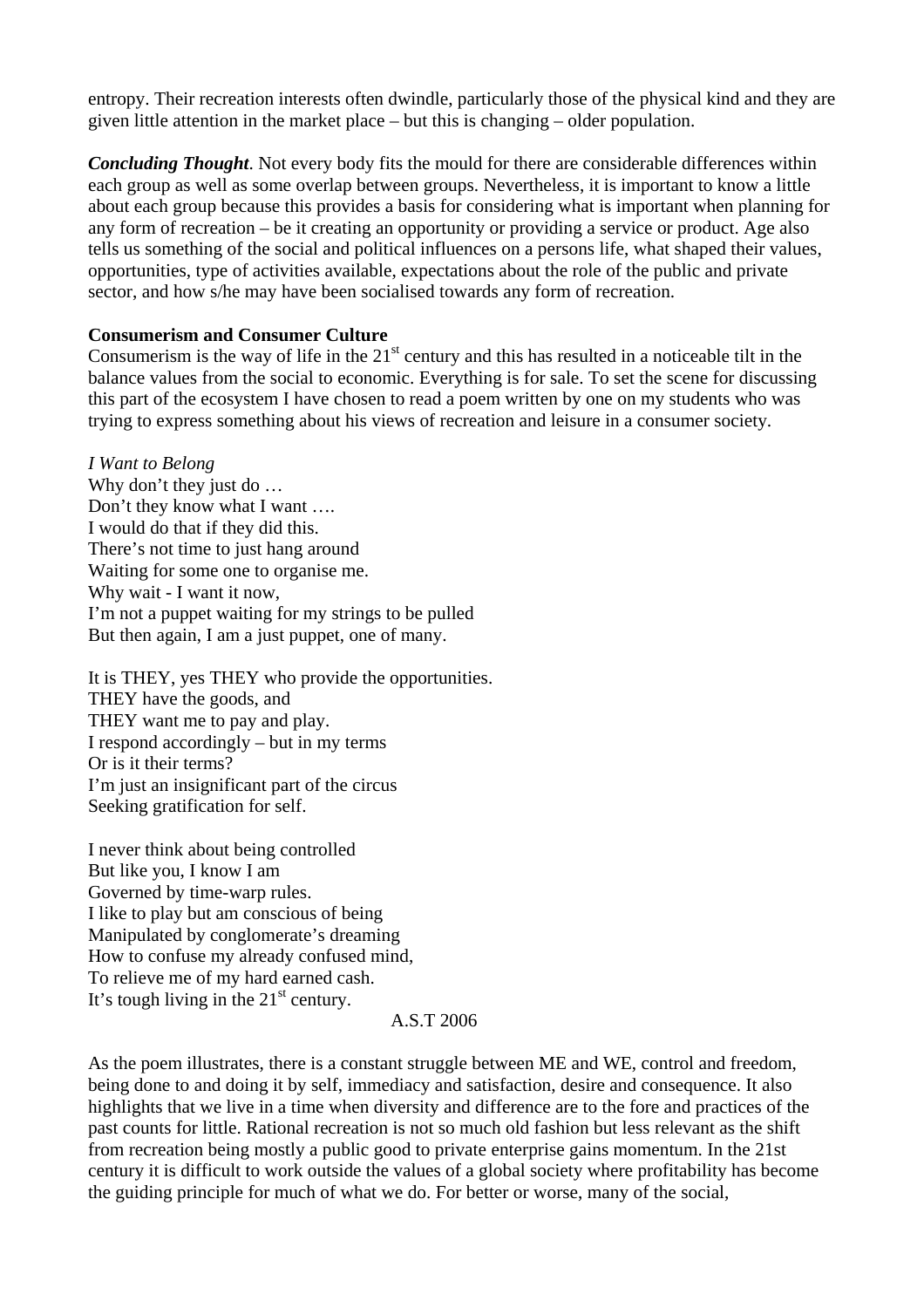environmental and personal benefits are over shadowed by the discourse of economic rationality. In a consumer society everything (i.e. products and services) has a price tag – nothing is free.

Much of what we do is related to providing opportunities for the pleasure of the creatures in our respective jungles so they can escape, socialise, fantasize, be creative, learn new skills, engage in some form of physical activity or interact with the environment. In doing this we talk about customers, productivity, entrepreneurship, competition, sustainability and profit. To survive we must invest wisely in order to reap the greatest return (be it a social or economic return). What we offer is customized to suit the ever-changing market – tailored for pleasure of the prospective consumer (Godbey, 2004). As Franks (2001) said in his book One Market Under God - everything is commodifiable – and some of our offerings in recreation that once had a strong social value have become McDonaldised (Ritzer, 2000). As a consequence the consumers are more demanding and expect memorable experiences whether their involvement be passive or active, solitary or with the masses, in a constructed or natural environment, costly or free (in both time and money).

The suitability, stability and sustainability of what we offer as recreation is ultimately dependent on the quality of our goods and services and whether or not these are in tune with the mood in the jungle. The creatures have a desire to graze on a wide range of familiar as well new experiences that provide instant gratification and long-term benefits. How we, the providers, try and keep the consumers satisfied may have less to do with meeting their real needs and everything to do with satisfying their emotions - the feel good factor (Reiter, 2004). But in order to engage they must have free time and/or spending power (Roberts, 1999) and this means in a competitive market those with the resources become the targets – this is where the profit lies. As a result many groups are marginalized or placed on the fringe and excluded from a great deal of recreation.

Knowing what to provide for the respective creatures and how to provide this can be fickle and even when due diligence is given to planning, marketing, pricing and so on there is still a considerable amount of risk with regards to getting it 'right'. The targets we plan to strike (i.e. the purpose of our endeavours) are not only becoming more difficult to define but they are also more diverse and are constantly moving. In many instances it is the experience, not the thing that is important and so as providers we endeavour to manipulate the consumer's thoughts and create a need – touch their emotions so they feel a desire to purchase or engage in an experience irrespective of the need. In essence, needs are created. It is therefore, not surprising leisure and recreation are becoming more closely linked with spending money rather than engaging in deeply satisfying experiences (Kelly & Freysinger, 2000). The focus is on selling the experience – something with a perceived value – possibly a real value. A good example of this can be found on the following website **[www.redballoondays.co.nz](http://www.redballoondays.co.nz)** that makes selling the experience the focus of a businesss.

What we offer has a limited shelf life in a consumer culture so there is a need to keep modifying an existing service and/or product as well as creating something new. A good example of modifying a 'product' has occurred with mass recreation. Much on what's on offer has reinvented itself in a new kind of environmental ambience where the experience is fragmented into a series of products and/or services and packaged to fit under the umbrella of a theme or event. This reflects a move from mass to niche (Critcher & Bramham, 2004). Examples of this are evident at events like the home and garden show, craft fair, boat show, some sporting occasions such as endurance events, the Big Day Out, Round the Bays Fun Run, Special K Triathlon, and food and wine festivals. There has been a shift from a shared or community focus to a more personalised experience – the WE to ME.

The creatures we deal with are savvy and seek recreational experiences that will satisfy their functional as well as symbolic needs. In essence this means being able do the things they want to do in a way that suits their needs and being connected with things that matter to them – reaffirming one's identity. In order to satisfy this need the creatures, young and old, will sift through the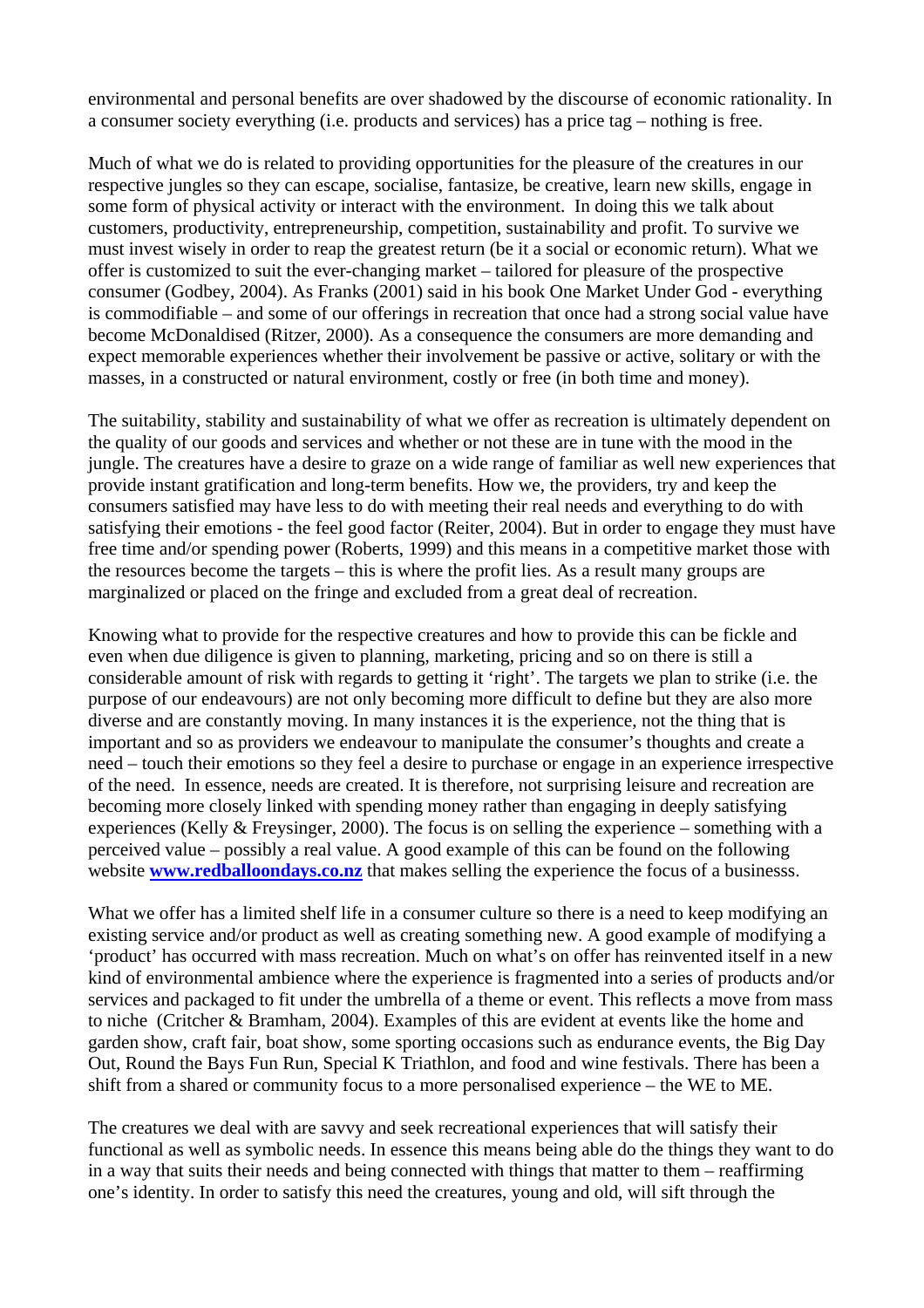proliferation of information about activities, services or products to know what's on offer and the conditions under which the experience supposedly occurs. From this over indulgence of information they will construct a perspective of what to expect should they choose to engage. Making a choice is a complex process and one currently attracting considerable interest in market and consumer behaviour research. The meanings in the material are embedded in the range of images and communicated through words, symbols and pictures. These create an illusion that seems authentic, stimulates the emotions that triggers a desire which then might become a need. Our consumers may not always make rational decisions but they are discerning and if the products and/or services are deemed to be unacceptable for whatever reason or there is little if any emotional connection then the ideas you promote will quickly fade away. And if this happens you may also fade into oblivion – you'll become an extinct species in the recreation jungle.

What the creatures seek is not merely an activity or experience but a style of life with a range of positive personalised consequences – it's becoming more about ME (Horne, 2006). They crave for opportunities to escape the mundane aspects of their daily life so we generate the feeling of a 'need to consume' even though the experience will not necessarily result in greater happiness or satisfaction (Csikszentmihalyi, 1997). Nevertheless, tapping into the emotional state of the consumer feels in control even if this only illusionary – but it gives the feeling of autonomy (Diller, Shedroff & Rhea, 2006). Of course, the reason for doing this as a provider is to make a profit.

The market place is swamped with alternatives from which to choose (McLean, 2006). However, greater choice can provide a false sense of autonomy, freedom and empowerment and more importantly unwanted needs (Szmigin, 2003). But the issue is not so much about choice, but the excess choice for it is ME, the consumer, who has to unravel the need from desire, match the cost (in time and money) against the potential and evaluate the potential benefits to SELF. Irrespective of personal circumstances and constraints all creatures in the jungle have a yearning to consume. Hence, they become increasingly dependent on an external source for their pleasure and this helps to ensure recreation – be it through the private or public sector - maintains it's place in the jungle (Csikszentmihalyi, 1997).

Where there is money to be made means competition and this ultimately leads to a need for protection via regulations for both provider and consumer (e.g. walkways, pools, plazas, playgrounds, skateboard parks, city parks, festivals, concerts, events). But as you know, regulation breeds' bureaucracy and this can end up with regulation capture where the consumers needs sometimes become secondary to those of management or the provider. Much of what occurs has becomes standardized, benchmarking supposedly gives assurance – best practice emerges - 'cowboy' operators are eliminated - protection and control is paramount and commonality becomes the norm Terms like vision statement, quality assurance and customer satisfaction become 'catch phrases' and a part of the everyday language as we fall into line with the consumer world in endeavouring to help provide for and maintain a balance in recreation ecosystem.

All that occurs in the jungle is not left entirely to chance or market forces for much of the power remains with the creatures – the consumers. They have expectations and irrespective of class, age, culture or creed, one thing consumers (that is us) expect is a quality memorable experience –value for money and commitment of time. Being 'just satisfied' will no longer suffice. As providers, what we are aiming for is to offer something that yields the greatest sense of satisfaction and happiness for the consumer as well as a good economic and social return. According to Godbey (2004) this might be best achieved in the future by focusing our attention on managing meaning rather than people, things or the resources. Now that's food for thought.

Reflecting on some of the main points about consumerism that influence recreation: • Pleasure - desire to 'graze' – dependent on market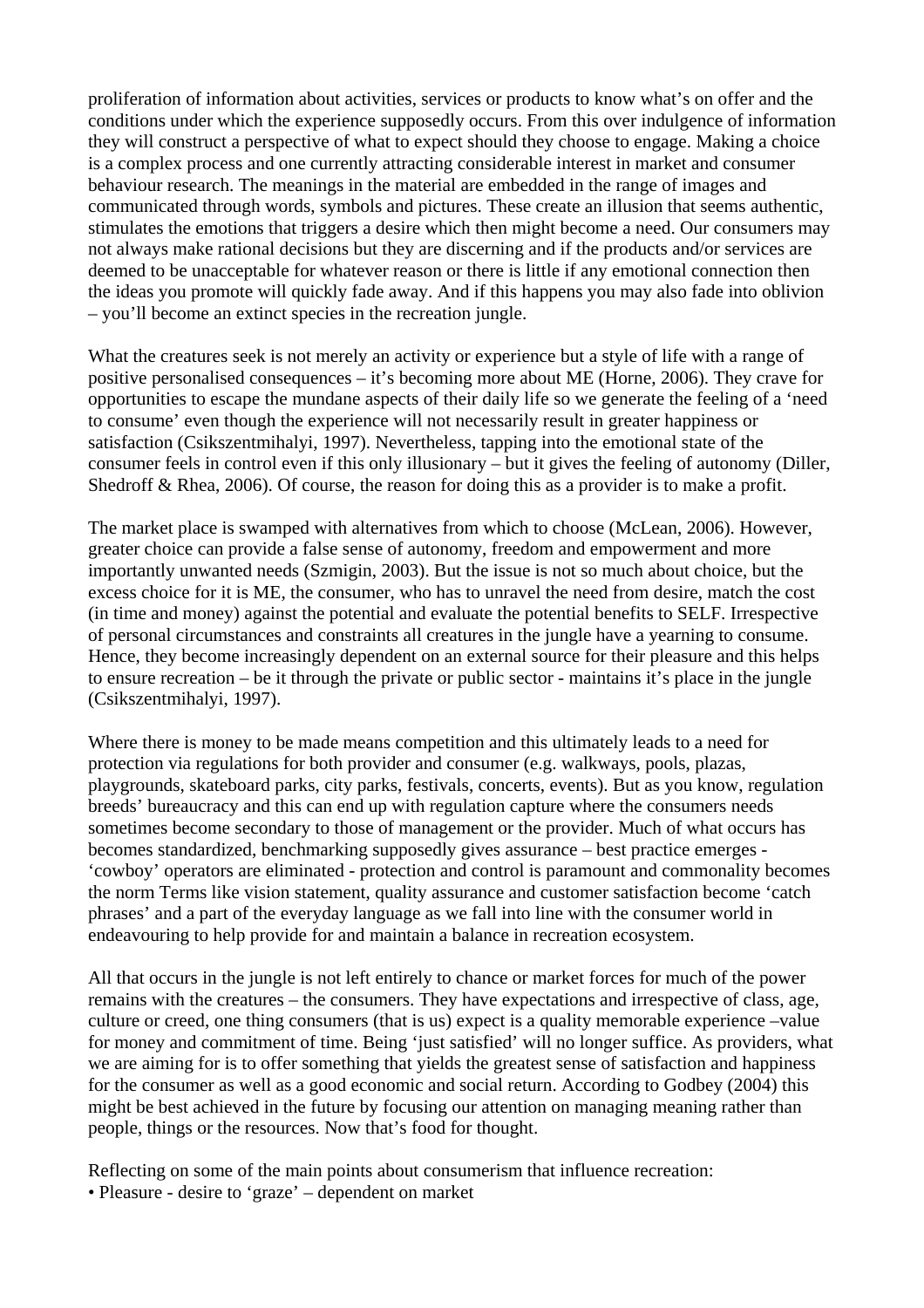- Profitability is a guiding principle
- Everything is commodifable with a price tag
- A yearning to consumer manage meaning
- Limited shelf life new products consumer satisfaction
- Consumption important functionally & symbolically
- Economic implications greater than social capital
- Emotional connection autonomy, power, identity
- Purchase experience value for time and/or money
- Increase in regulation, protection and/or control

### **Conclusion**

Although consumerism is not a new concept, the way this influences behaviour and values of the different creatures suggest we may need to rethink aspects of our respective roles as providers of recreation. The meanings associated with recreation are far from uniform and there are some formidable but exciting challenges looming on the horizon. In thinking about this, I am inspired by the ideas the late George Torkildsen expressed in the 5<sup>th</sup> edition of his book titled, Leisure and Recreation Management. He suggested that the spirit of the world (or our jungle) it is not possible to change what we do by more money, facilities, or bureaucracy. Rather he argued it will require all our imagination and ideas, confidence and vision - a willingness to critique, challenge and move beyond our current practices.

If recreation in a consumer society becomes entrenched with primarily providing opportunities and services for the pleasure of others there is no doubt that some of the things we do in the ecosystem could be under threat. Although it is difficult to ignore the consumerist mould that currently dominates the way we work and play, it might be worth giving greater attention to rethinking some aspects of recreation in the jungle. We need to realise that in any ecosystem no creature – not even the providers of recreation – whether you be in the public or private sector are guaranteed immortality. Long may our work continue to be valued so we not only maintain a place in the ecosystem but leisure and recreation continues to have an important role in the lives of the creatures in the jungle. Our destiny is partially in our hands.

# **References**

Critcher, C., & Bramham, P. (2004). The devil makes work. In J. Haworth & A. Veal (Eds.), *Work and leisure* (pp. 34-50). Hove, UK: Routledge.

Csikszentmihalyi, M. 1997. *Finding flow: The psychological engagement of everyday life*. Harper Collins, New York.

Diller, S., Shedroff, N., & Rhea, D. (2006). *Making meaning: How successful businesses deliver to meaningful customer experiences*. Berkely, CA: New Riders.

Frank, T. (2001). One market under God. London: Secker & Warburg.

Kelly, J., & Freysinger, V. (2000). *21st century leisure: Current issues*. Needham Heights, MA: Allyn & Bacon.

Kelly, J., & Godbey, G. (1992). *Sociology of leisure*. State College, PA: Venture Pub.

Godbey, G. (2004). After the anthill was stomped: The customisation of life and leisure. In K. Weiermair & C. Mathies (Eds.), *The tourism and leisure industry: Shaping the future* (pp. 1-16). New York: Haworrh Press.